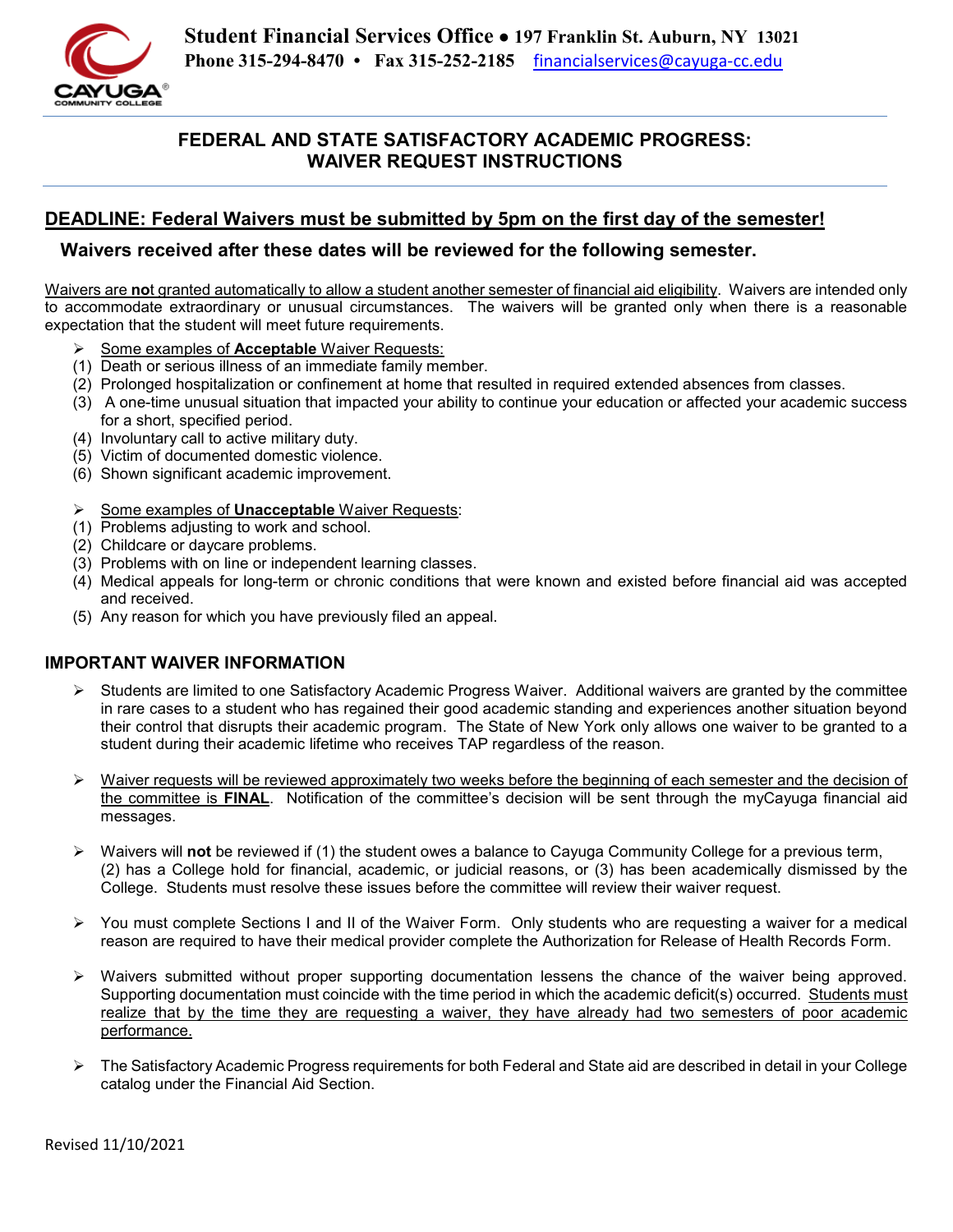

## **FEDERAL AND STATE SATISFACTORY ACADEMIC PROGRESS: WAIVER REQUEST INSTRUCTIONS**

| <b>SECTION I: STUDENT WAIVER REQUEST</b>                                                                                                                                                                                                                                                                  |  |  |
|-----------------------------------------------------------------------------------------------------------------------------------------------------------------------------------------------------------------------------------------------------------------------------------------------------------|--|--|
| C#<br><b>Print Name:</b>                                                                                                                                                                                                                                                                                  |  |  |
| I am requesting the waiver for (check one and provide the year)<br><b>__ Spring _________</b> _<br>$\Box$ Fall $\Box$<br>Summer _________ (federal only)                                                                                                                                                  |  |  |
| Check the Waiver(s) you are requesting below.                                                                                                                                                                                                                                                             |  |  |
| FEDERAL SATISFACTORY ACADEMIC PROGRESS WAIVER REQUEST                                                                                                                                                                                                                                                     |  |  |
| Under which condition are you appealing for reinstatement of your Federal Financial Aid Eligibility?                                                                                                                                                                                                      |  |  |
| Medical condition/serious illness (Complete Physician's Confirmation Form)                                                                                                                                                                                                                                |  |  |
| Death of Immediate Family Member (Provide either an obituary where your name is listed, death certificate, or letter from a<br>professional, i.e. minister, teacher, lawyer which states the date of death and the individual's relationship to you)                                                      |  |  |
| Involuntary call to Active Military Duty (Provide a copy of your military orders).                                                                                                                                                                                                                        |  |  |
| Have significantly improved your academic performance after receiving a federal warning or while attending college without the<br>use of federal financial aid funds.                                                                                                                                     |  |  |
| Extenuating circumstances beyond your control (Provide supporting documentation that specifies the date(s) and or/duration of<br>your circumstances that prevented you from being academically successfully).                                                                                             |  |  |
| Exceeding the maximum time frame for your degree program (Only check if you have completed 90 or more attempted credit<br>hours and in your previous semester you were in Good Academic Standing or on an Academic Plan).                                                                                 |  |  |
| Attended another College since eligibility was lost and successfully earned at least 6 credits that could be transferred to Cayuga<br>Community College. (Must have earned a C or above in courses taken and must be applicable to your degree program. Provide official<br>transcript as documentation). |  |  |
|                                                                                                                                                                                                                                                                                                           |  |  |
| STATE SATISFACTORY ACADEMIC PROGRESS WAIVER REQUEST                                                                                                                                                                                                                                                       |  |  |
| Under which condition are you appealing for reinstatement of your State Financial Aid Eligibility?                                                                                                                                                                                                        |  |  |
| Medical condition/serious illness (Complete Physician's Confirmation Form)                                                                                                                                                                                                                                |  |  |
| Death of Immediate Family Member (Provide either an obituary where your name is listed, death certificate, or letter from a<br>professional, i.e. minister, teacher, lawyer which states the date of death and the individual's relationship to you.                                                      |  |  |
| Involuntary call to Active Military Duty (Provide a copy your military orders).                                                                                                                                                                                                                           |  |  |
| You were in good academic standing and had a one-time extenuating circumstance that prevented you from meeting the state's<br>academic progress standards. (You must submit documentation of the circumstance and proof that the condition is now resolved or no<br>longer exists).                       |  |  |
| You were a student at Cayuga Community College over a year ago with a poor academic record. Two full semesters have passed<br>(does not include summer term) since you have lost your eligibility. You have not enrolled in another college during that time and have<br>not received TAP Grants.         |  |  |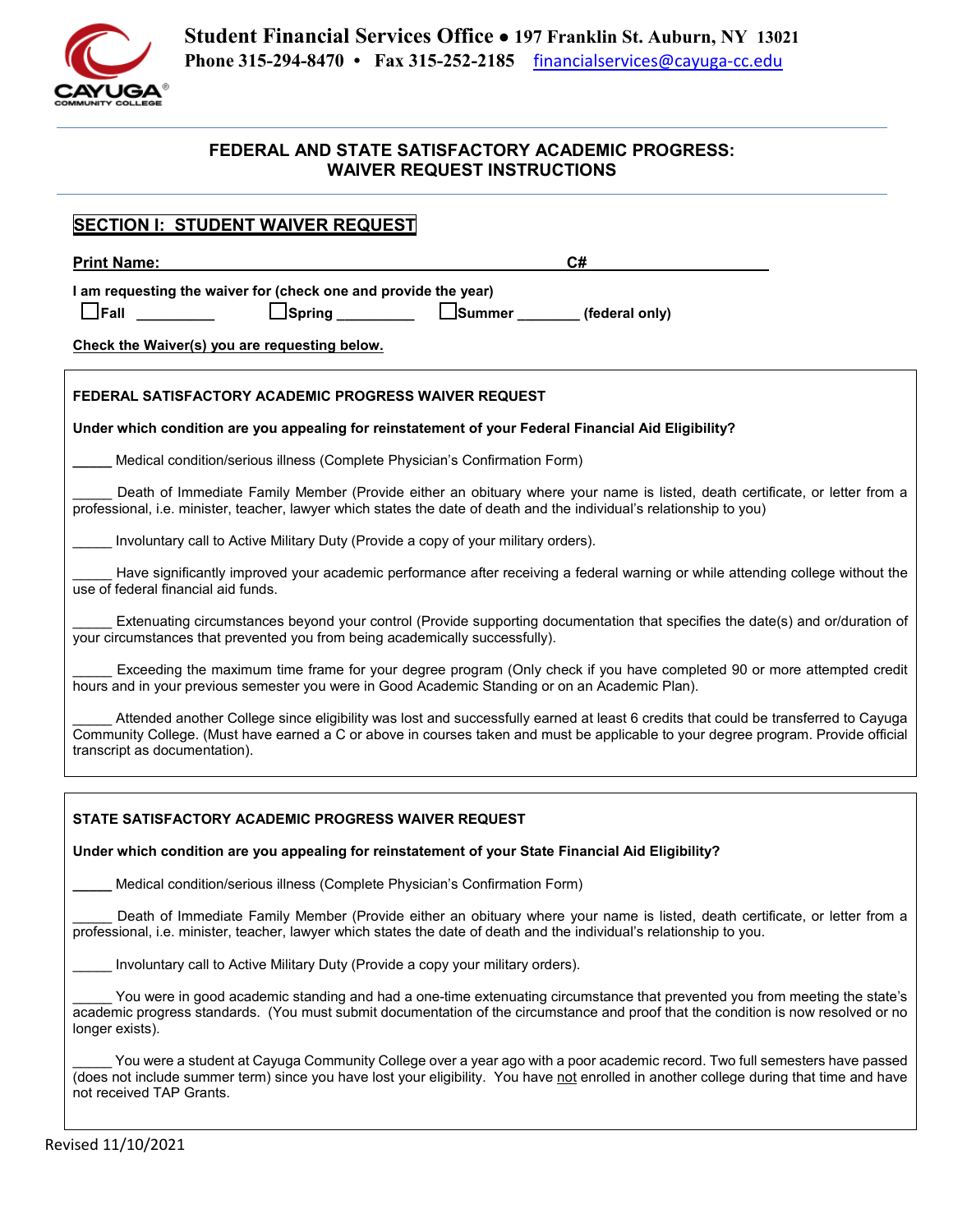

## **FEDERAL AND STATE SATISFACTORY ACADEMIC PROGRESS: WAIVER REQUEST INSTRUCTIONS**

### **SECTION II: STUDENT WAIVER INFORMATION TO BE CONSIDERED**

**Printed Name:**  $C#$ 

#### **Please answer the following questions:**

- *1. Please describe the circumstances that affected your ability to achieve good academic progress and caused you to lose financial aid eligibility. Please attach a separate sheet of paper if needed.*
- **2. When did the circumstances occur? Provide day/month/semester, please be specific and please note that the circumstances you are citing must have occurred during the semester in which you failed to meet the federal and/or state academic requirements.**
- **3. Are you able to provide documentation of the circumstances described above?**

**\_\_\_\_\_YES \_\_\_\_\_NO** 

**If yes, attach documentation to this form. Documentation must be from another source other than you.** 

**4. Please state what steps you plan on taking to improve your academic performance.** 

#### **Student Certification**

**I understand that the decision of the Satisfactory Academic Progress Committee is final.**

**All information will be confidentially maintained in my records and may be reviewed by institutional, federal and/or state program review and audit personnel.**

**I fully understand that if my appeal is approved, I will achieve the following:** 

- **Successfully earn 100% of the credit hours for which you were awarded aid.**
- **Obtain a semester GPA of 2.0**
- **Will not have any withdrawals (W's), failing grades (F's), or incomplete grades (I's).**